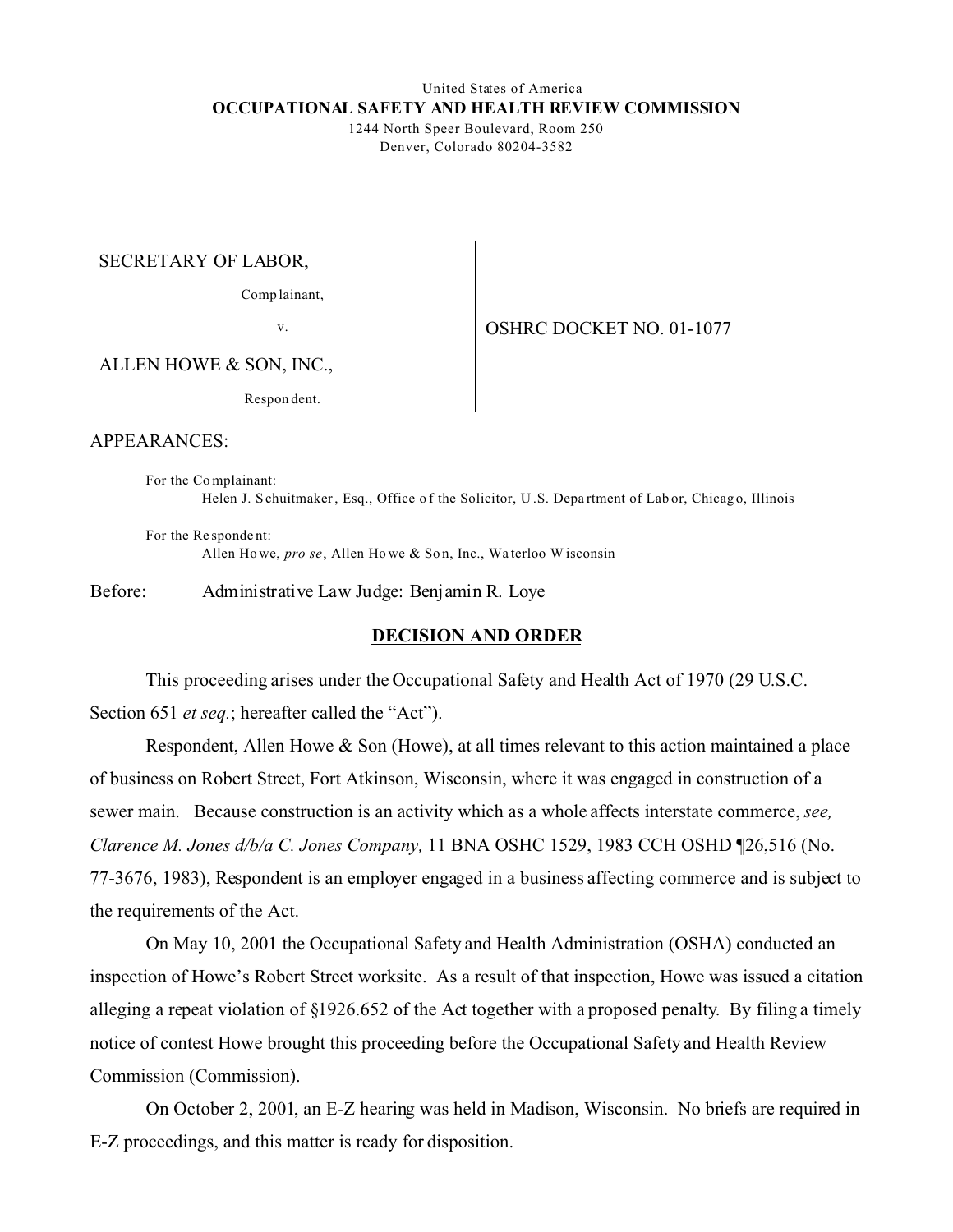# **Alleged Violations**

Repeat citation 1, item 1 alleges:

Allen Howe & Son Inc., was previously cited for a violation of this Occupational Safety and Health Standard 29 CFR 1926.651 (a)(1) which was contained in OSHA Inspection Number 300568631, Citation Number 01, Item Number 02, Issued on 08/03/99.<sup>1</sup>

29 CFR 1926.652(a)(1): Each employee in an excavation was not protected from cave-ins by an adequate protective system designed in accordance with 29 CFR 1926.652(c). The employer had not complied with the provisions of 29 CFR 1926.652(a)(1)(i) in that the excavation was sloped at an angle steeper that (sic) one and one-half horizontal to one vertical (34 degrees measured from the horizontal):

Employees working in an excavation that was approximately 7 feet in depth did not have adequate protection from cave-ins.

# *Facts*

On May 10, 2001, OSHA Compliance Officer (CO) Chad Greenwood observed two Howe employees in a trench at Howe's Robert Street work site (Tr. 6-7, 13; Exh. C-1). CO Greenwood testified that Howe's foreman, Jerry Nelson, was operating a backhoe in the trench and was aware that men were working in the trench (Tr. 19).

Greenwood calculated the depth of the trench at about seven feet (Tr. 17). He measured the walls of the trench with an engineering rod and an angle indicator and found that the trench was approximately 9.1 feet across; the bottom portion of the east bank was sloped to approximately 76°, while the top four and a half feet of the east bank was sloped to about  $46^{\circ}$ ; the bottom of the west bank was sloped to 74°; the top portion of the west bank was sloped to 52° (Tr. 8-15; Exh. C-2 through C-7). CO Greenwood noted that the trench was dug in previously disturbed soil (Tr. 15). He examined the soil in the trench visually and manually, and determined that the trench was dug in Type B soil (Tr. 16). Greenwood testified that Type B soil should be sloped on a ratio of 1:1, or to an angle of repose of 45° (Tr. 17).

Jerry Nelson testified that he had dug miles of trench with backhoes in the last ten years, and had never had a trench cave in (Tr. 33-34). Nelson stated that on May 10, 2001, he could feel the pull of the backhoe against the soil; based on his experience he believed that the trench was adequately sloped (Tr. 33). Nelson further testified that the weather was dry, and that he did not believe that there

<sup>&</sup>lt;sup>1</sup> The citation issued May 22, 2001 refers to an August 3, 1999 citation issued under §1926.651(a)(1). It is clear from Complainant's Exhibit C-9, however, that Howe was actually cited for violation of  $\S 1926.652(a)(1)$ in 199 9.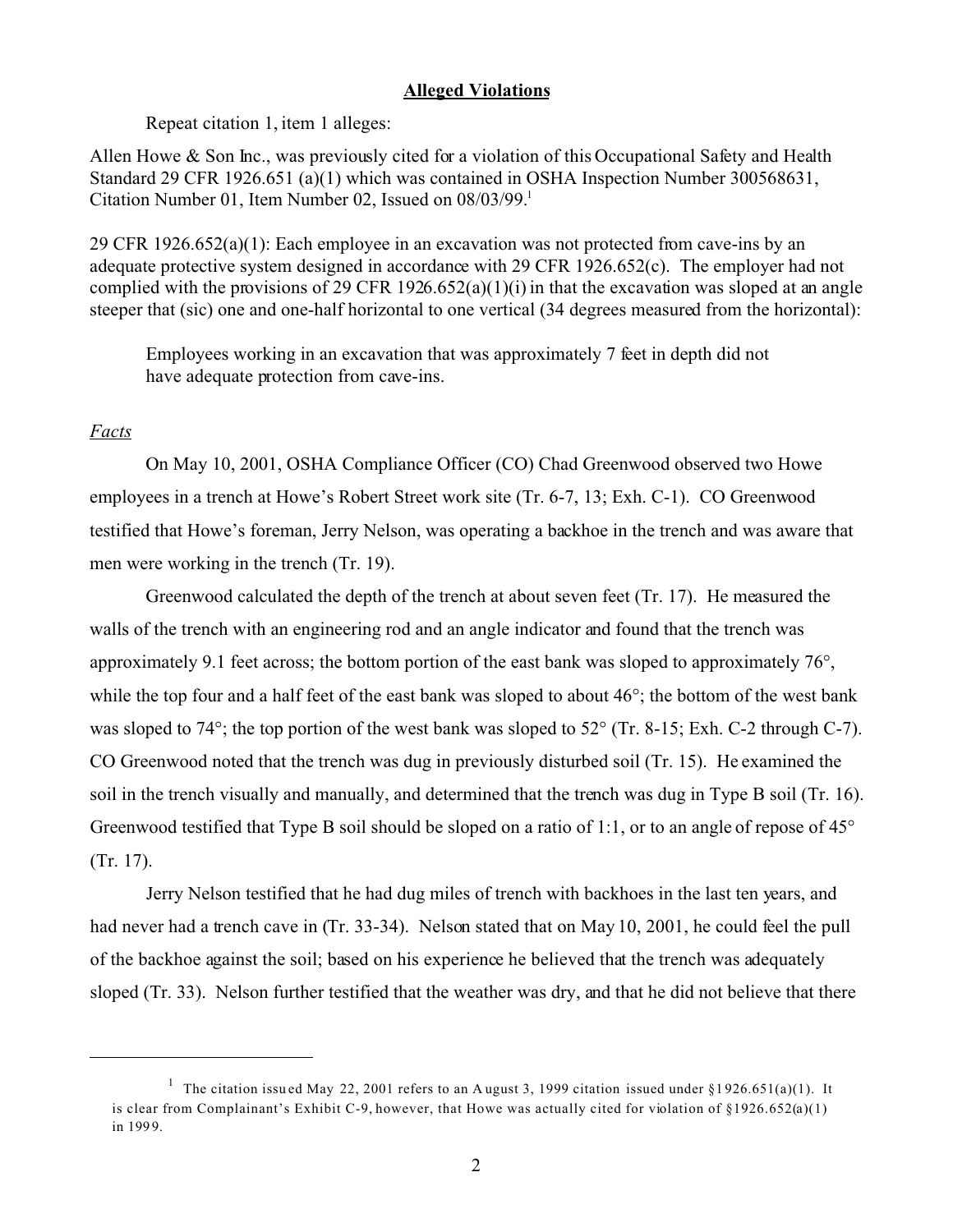was any danger of a cave-in (Tr. 31). Nelson admitted that it would have been possible to slope the west bank of the trench back further, though he did not feel it was necessary (Tr. 36).

Howe introduced an August 1, 2001 report from Construction Geotechnical Consultants (CGC) (Tr. 39; Exh. R-1). According to the report, a July 20, 2001 analysis of the soil at the Robert Street trench near the area of the May 10, 2001 inspection yielded the same results reached by CO Greenwood. CGC found that the soil in the area was "fine to coarse sand with some silt and scattered cobbles for the full excavation depth of 7.5 ft. . .." (Exh. R-1). CGC's report stated that these soils "are routinely classified as Type B soils per OSHA standards 29 CFR 1926.652 Subpart P, Appendix A. . .." (Exh. R-1).

### *Discussion*

The cited standard provides:

(a) *Protection of employees in excavations*. (1) Each employee in an excavation shall be protected from cave-ins by an adequate protective system designed in accordance with paragraph (b) or (c) of this section. . ..

\* \* \*

(b) *Design of sloping and benching systems.* The slopes and configurations of sloping and benching systems shall be selected and constructed by the employer or his designee and shall be in accordance with the requirements of paragraph  $(b)(1)$ ; or, in the alternative, paragraph  $(b)(2)$ ; or, in the alternative, paragraph  $(b)(3)$ ; or, in the alternative, paragraph (b)(4); as follows:

(1) *Option (1)–Allowable configurations and slopes.* (i) Excavations shall be sloped at an angle not steeper than one and one-half horizontal to one vertical (34 degrees measured from the horizontal), unless the employer uses one of the other options listed below.

(2) *Option (2)–Determination of slopes and configurations using Appendices A and B.*  Maximum allowable slopes, and allowable configurations for sloping and benching systems, shall be determined in accordance with the conditions and requirements set forth in appendices A and B to this subpart.

In order to prove a violation of section  $5(a)(2)$  of the Act, the Secretary must show by a preponderance of the evidence that: (1) the cited standard applies; (2) there was a failure to comply with the cited standard; (3) employees had access to the violative condition; and (4) the cited employer either knew or could have known of the condition with the exercise of reasonable diligence. *See, e.g., Walker Towing Corp.*, 14 BNA OSHC 2072, 2074, 1991-93 CCH OSHD ¶29239, p. 39,157 (No. 87- 1359, 1991).

**Applicability.** Howe was cited under the default option (1) at subparagraph (b)(1). Under option (1), the employer must treat all unclassified excavations as if they were dug in Type C soils.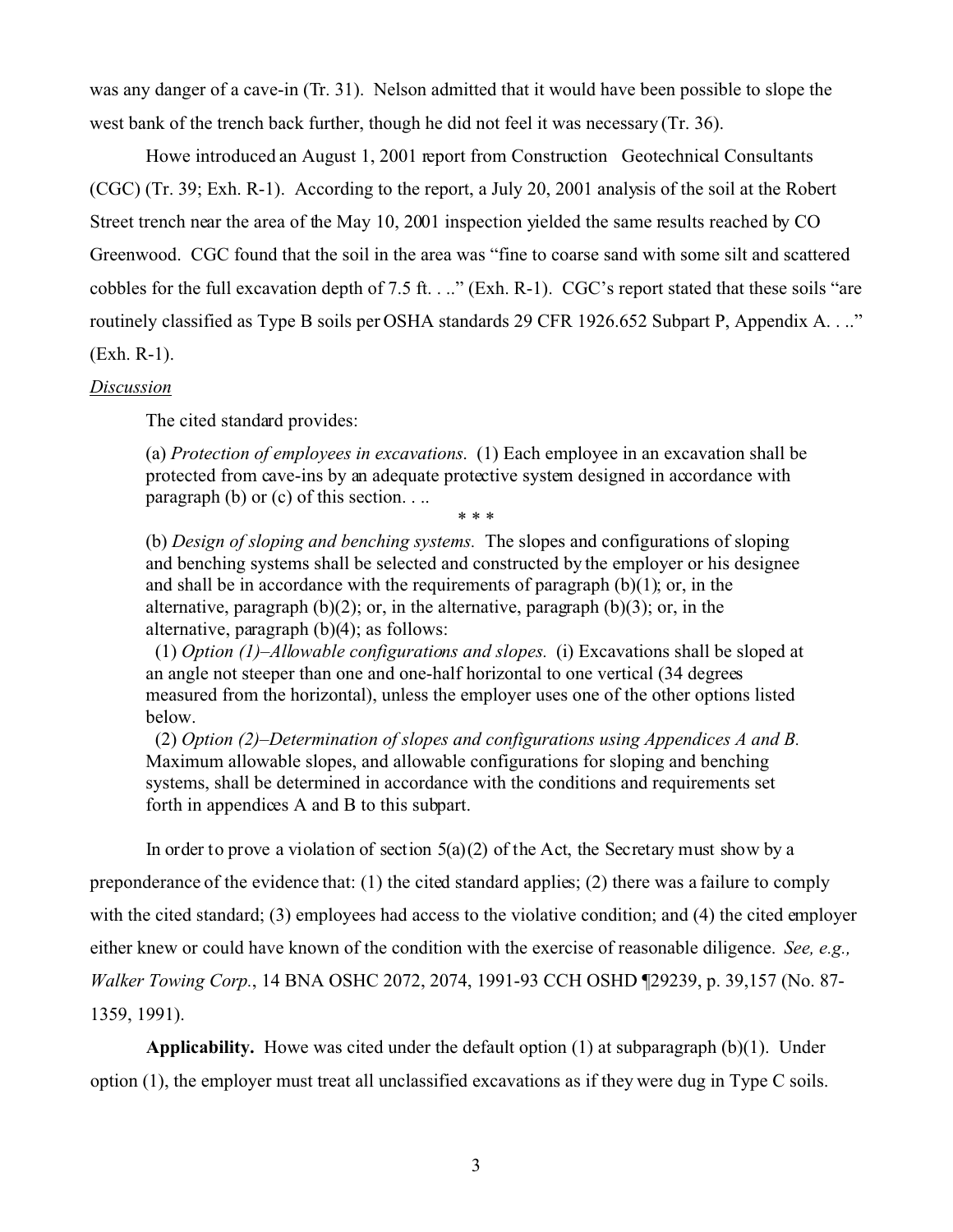Where sloping rather than shoring is chosen, the banks of the excavation must be cut back to a 34<sup>°</sup> angle, or to a ratio of 1-1/2:1.

The Secretary did not set forth the reasons for citing Howe under the default provisions of subparagraph (b)(1). CO Greenwood did not disclose whether Jerry Nelson was a competent person, $2$ whether Nelson took into account appendices A and  $B<sub>3</sub><sup>3</sup>$  performing the visual and manual examinations required thereunder to classify the soil, or whether Nelson determined allowable slopes based on his classification. In other words the Secretary failed to establish that subparagraph (b)(1) had become the applicable standard by default.

Admittedly, Howe introduced no evidence suggesting that it did classify the soil and determine allowable slopes prior to beginning work at the Robert Street work site. However, this matter comes up as an E-Z proceeding; the employer was not represented by an attorney, and Allen Howe's questioning did not reflect any understanding of the subtleties of §1926.652(b). What *is* clear is that, in this case, both Howe and the OSHA CO understood the cited trench was cut in Type B soil, and should have been cut back to a 45 degree slope, or 1:1 ratio, as required under subparagraph (b)(2), Option 2.

Pursuant to Rule 15(b) of the Federal Rules of Civil Procedure, made applicable to Commission proceedings by 29 CFR §2200.2(b), post-trial amendment of the pleadings is proper "[w]hen issues not raised by the pleadings are tried by the express or implied consent of the parties." *Peavey Co.,*16 BNA OSHC 2022, 1994 CCH OSHD ¶30,572 (No. 89-2836, 1994). Consent may be implied from the parties introduction of evidence relevant only to the unpleaded issue. *McWilliams Forge Company, Inc.*, 11 BNA OSHC 2128, 1984 CCH OSHD [26,979 (No. 80-5868, 1984). Because both parties introduced evidence tending to show that the cited trench should have been cut back according to the guidelines set forth in appendices A and B, as allowed under §1926.652(b)(2), this judge finds that §1926.652(b)(2) is the applicable standard. The citation is amended to conform to the evidence.

**Violation.** The evidence establishes that Howe was in violation of subsection (b)(2), in that the cited trench walls were not cut back to a 45° angle from the lip to the toe of the trench. The undisputed testimony of CO Green establishes that the east trench wall's angle of repose varied between 46° and

<sup>2</sup> Section 1926 .650(b) defines *Competent person* as "one cap able of iden tifying existing and p redictable hazards in the surroundings, or working conditions which are unsanitary, hazardous, or dangerous to employees, and who has au thorization to take prompt corrective measures to eliminate them."

 $3$  Appendix A states that the employer must base its classification on at least one visual and one manual analysis, including roll tests, thumb penetration tests, and/or penetrometer tests, conducted by a competent person.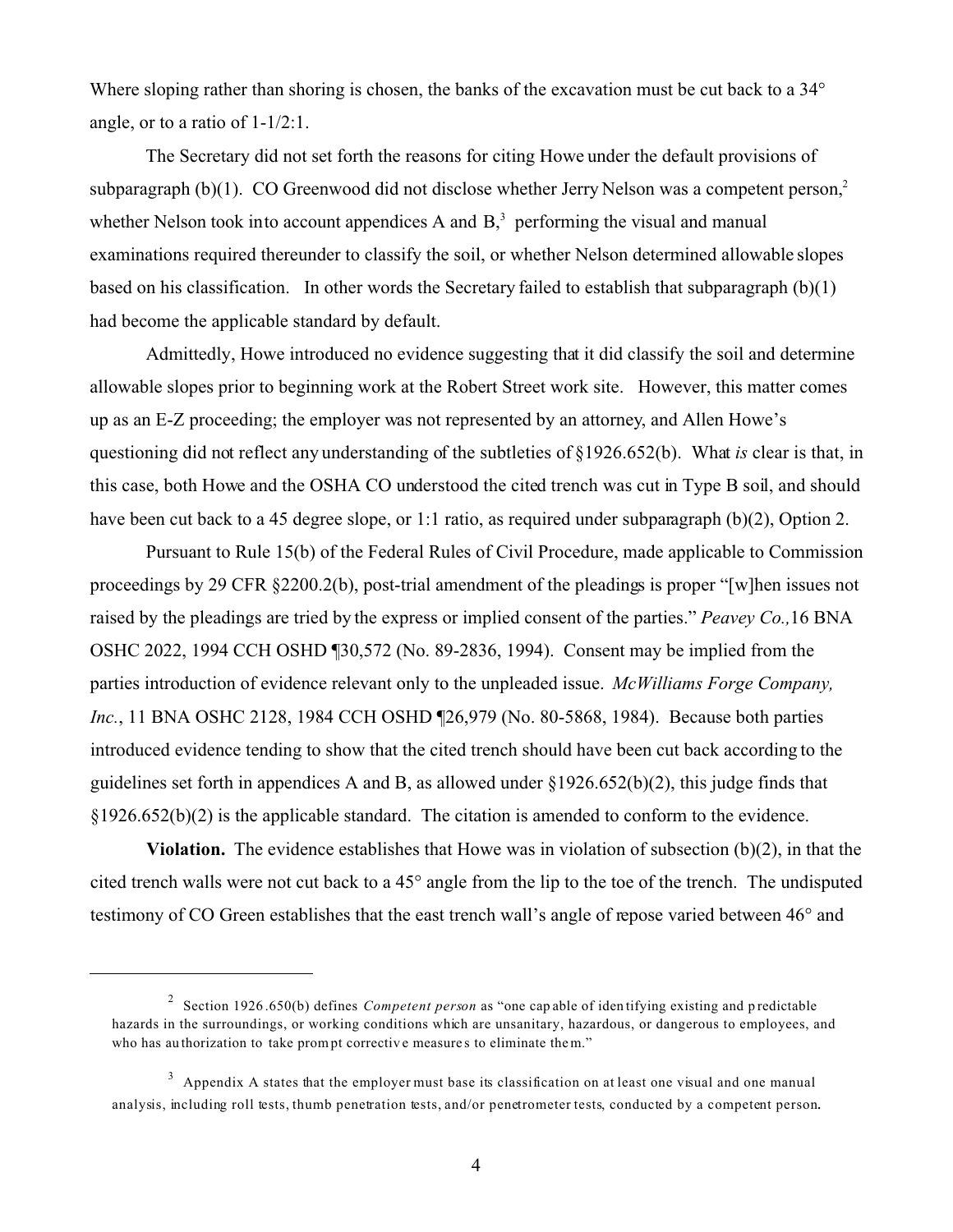76° while the west bank ranged from 52° to 74°. Only the top portion of the east bank conformed to the requirements of the standard. Neither bank conformed to the requirements of the standard in their entirety. The Secretary has established the violation.

**Exposure/Knowledge**. Howe does not dispute the CO's testimony establishing that its employees were exposed to the cited hazard with the knowledge of its supervisory personnel. *Penalty* 

A penalty of \$2,000 was proposed for this item.

Greenwood testified that he observed two Howe employees working in the cited trench for approximately 15-20 minutes. Greenwood testified that the employees were in danger of being engulfed by collapsing soils (Tr. 16-17). Collapsing soils exert extreme pressure on the body and can cause asphyxiation (Tr. 19). Greenwood believed, however, that the trench was unlikely to collapse, and stated that the probability of an accident actually occurring was low (Tr. 22). Howe maintains that though the cited trench may not have been 100% in compliance with OSHA regulations, it was in no danger of collapse (Tr. 46).

The violation was classified as a repeat violation, because Howe had been cited for violation of the same standard in 1999 (Tr. 20, 22; Exh. C-9). Howe admits that it was previously cited for violation of §1926.652 (Tr. 46). CO Greenwood testified that, because the violation was classified as repeated, the gravity based penalty was doubled. A 60% deduction was taken based on Howe's size. However no credit was given for good faith or for history in calculating the penalty, because the violation was repeated (Tr. 20-22).

The violation was properly cited as repeated. The gravity of the violation was properly calculated as low. Because the top half of the trench was cut back, there was little probability of an accident occurring. Though the protective measures taken by Howe did not comply with the requirements of the cited standard, they did provide some protection for employees in the trench.

This judge believes that Respondent's second violation of the cited standard does not, in itself, demonstrate bad faith. Allen Howe's testimony at the hearing convinces this judge that Howe supports OSHA's mission, and attempts to provide safe working conditions for its employees. Howe now understands the need to conscientiously comply with the exact requirements of the excavation standards. This judge also believes that the Secretary's doubling of the gravity based penalty provides sufficient deterrent effect from future violations, and that denying Howe credit for good faith is unwarranted.

5